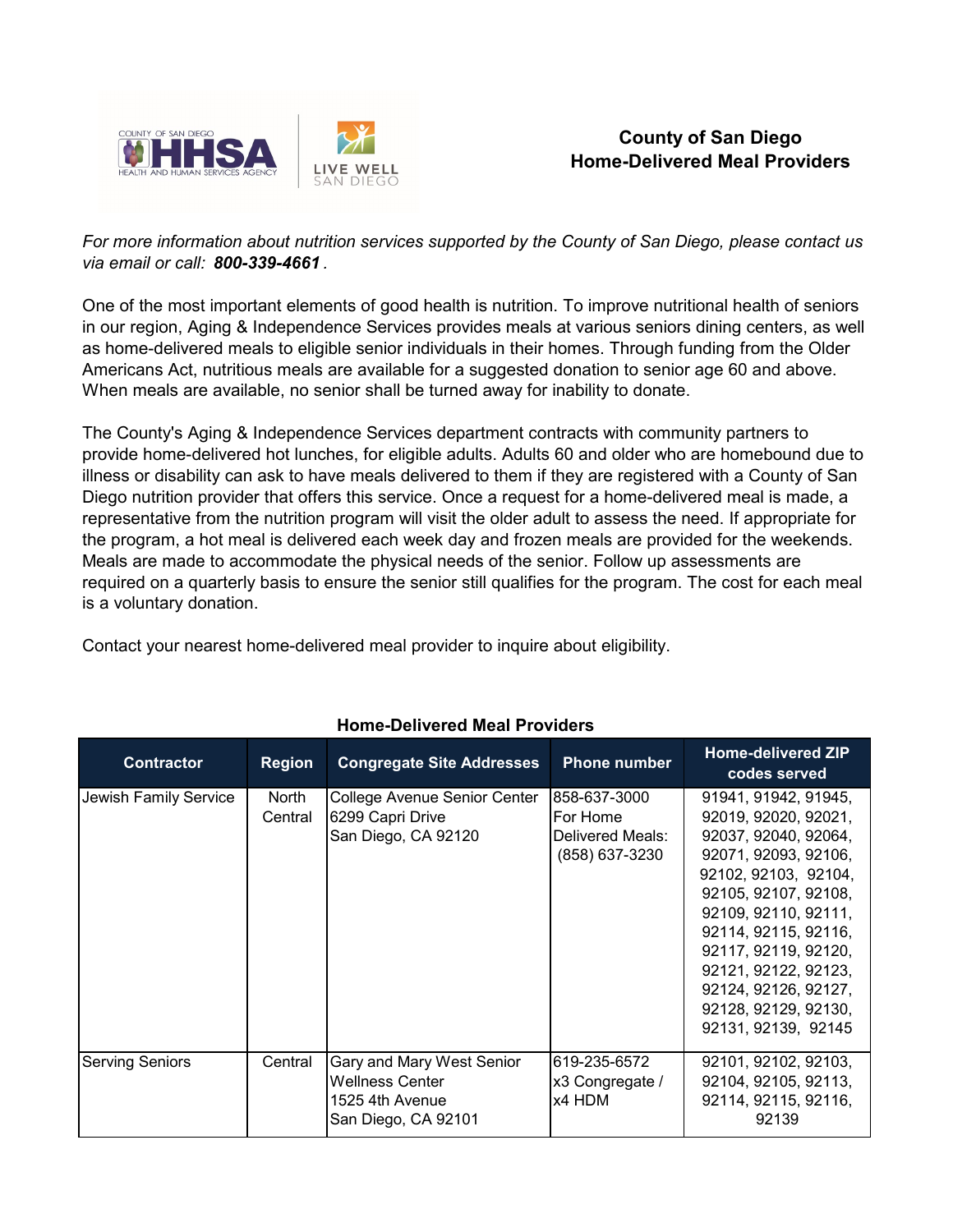| <b>Contractor</b>                                             | <b>Region</b>    | <b>Congregate Site Addresses</b>                                                              | <b>Phone number</b> | <b>Home-delivered ZIP</b><br>codes served                           |
|---------------------------------------------------------------|------------------|-----------------------------------------------------------------------------------------------|---------------------|---------------------------------------------------------------------|
| <b>Serving Seniors</b>                                        | Central          | <b>City Heights Senior Residence</b><br>4065 43rd Street<br>San Diego, CA 92105               | 619-487-0714        | 92101, 92102, 92103,<br>92104, 92113, 92116                         |
| <b>Serving Seniors</b><br><b>Temporarily Closed</b>           | North<br>Central | Mira Mesa Senior Center<br>8460 Mira Mesa Blvd<br>San Diego, CA 92126                         | 619-487-0714        | 92126, 92127, 92131                                                 |
| The Salvation Army                                            | Central          | The Salvation Army, Central<br>4170 Balboa Avenue<br>San Diego, CA 92117                      | 858-483-1831        | 92102, 92104, 92105,<br>92111, 92117, 92123                         |
| <b>Borrego Springs Youth</b><br>& Senior Center               | East             | Borrego Springs Senior Center<br>580 Circle J Drive<br>Borrego Springs, CA 92004              | 760-767-3116        | 92004                                                               |
| <b>Pacific Educational</b><br>Facilities, Inc.                | East             | Ramona Senior Center<br>434 Aqua Lane<br>Ramona, CA 92065                                     | 760-789-0440        | 92036, 92059, 92060,<br>92061, 92065, 92066,<br>92070, 92082, 92086 |
| <b>Serving Seniors</b>                                        | South            | St. Charles Nutrition Program<br>945 18th Street<br>San Diego, CA 92154                       | 619-423-2877        | 91910, 91911, 91913,<br>91932, 91950, 92154,<br>92173               |
| <b>Serving Seniors</b><br><b>Temporarily Closed</b>           | East             | <b>Spring Valley Community</b><br>Center<br>8735 Jamacha Blvd<br>Spring Valley, CA 91977      | 619-337-1425        | 92141, 92142, 91945,<br>91977, 91978, 92019,<br>92020, 92021        |
| The Salvation Army                                            | South            | The Salvation Army, Chula<br>Vista<br>648 Third Avenue<br>Chula Vista, CA 91910               | 619-498-0298        | 91902, 91910, 91911,<br>91913, 91914, 91915                         |
| <b>Serving Seniors</b><br><b>Temporarily Closed</b>           | East             | Lakeside Community Center<br>9841 Vine Street<br>Lakeside, CA 92040                           | 619-337-1425        | N/A                                                                 |
| Mountain Health &<br><b>Community Services,</b><br><b>INC</b> |                  | East Rural Mountain Empire Community<br>Center<br>976 Sheridian Road<br>Campo, CA 91906       | 619-478-5109        | 91906, 91905                                                        |
| Mountain Health &<br><b>Community Services,</b><br>Inc        |                  | East Rural Descanso Library<br>9545 River Drive<br>Descanso, CA 91916                         | 619-478-5109        | 91931                                                               |
| Mountain Health &<br><b>Community Services,</b><br>Inc        |                  | East Rural Jacumba Public Library<br>44505 Old Highway 80<br>Jacumba Hot Springs, CA<br>91934 | 619-478-5109        | 91934                                                               |
| Mountain Health &<br><b>Community Services,</b><br>Inc        |                  | East Rural Potrero Library<br>24883 Potrero Valley Road<br>Potrero, CA 91963                  | 619-478-5109        | 91963                                                               |
| Mountain Health &<br><b>Community Services,</b><br>Inc        |                  | East Rural Alpine Community Center<br>1830 Alpine Blvd<br>Alpine, CA 91901                    | 619-478-5109        | 91901, 91903                                                        |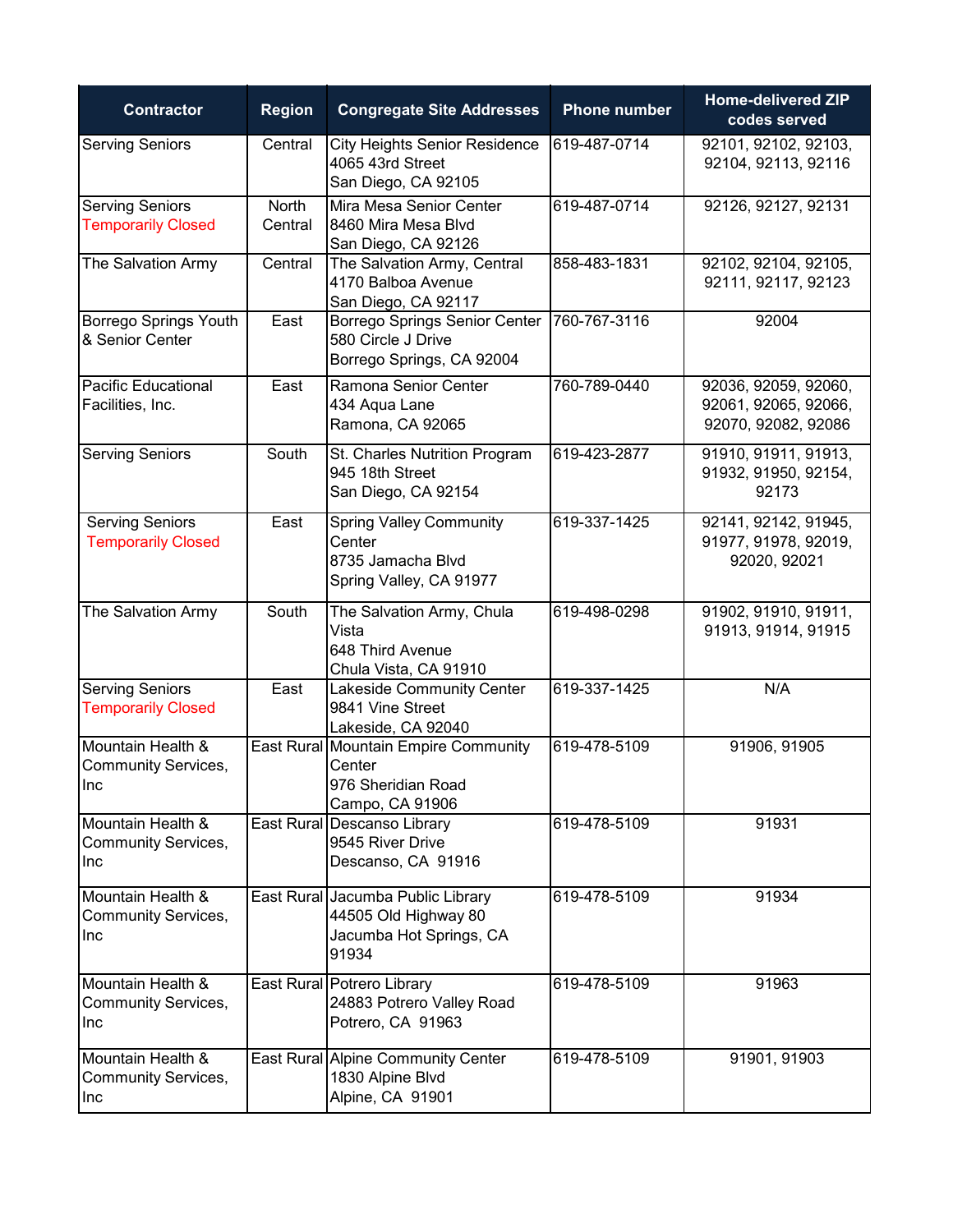| <b>Contractor</b>                                                                                     | <b>Region</b>    | <b>Congregate Site Addresses</b>                                                           | <b>Phone number</b>                              | <b>Home-delivered ZIP</b><br>codes served                                                                                                                                                                                                                                                                                                                                                                                                                                                                                                                                                            |
|-------------------------------------------------------------------------------------------------------|------------------|--------------------------------------------------------------------------------------------|--------------------------------------------------|------------------------------------------------------------------------------------------------------------------------------------------------------------------------------------------------------------------------------------------------------------------------------------------------------------------------------------------------------------------------------------------------------------------------------------------------------------------------------------------------------------------------------------------------------------------------------------------------------|
| Meals on Wheels<br>(Greater San Diego)                                                                | North            | N/A                                                                                        | 1-800-573-6467<br>760-736-9900<br>(North County) | 91901, 91902, 91905,<br>91906, 91910, 91911,<br>91913, 91914, 91915,<br>91916, 91931, 91934,<br>91935, 91941, 91942,<br>91950, 91962, 91963,<br>92003, 92007, 92008,<br>92009, 92010, 92011,<br>92019, 92020, 92021,<br>92024, 92025, 92026,<br>92027,92028, 92029,<br>92040, 92054, 92056,<br>92057, 92058, 92064,<br>92069, 92071, 92078,<br>92081, 92083, 92084,<br>92096, 92102, 92103,<br>92104, 92105, 92106,<br>92107, 92108, 92109,<br>92110, 92111, 92114,<br>92115, 92116, 92117,<br>92119, 92120, 92121,<br>92122, 92123, 92124,<br>92126, 92127, 92128,<br>92129, 92130, 92131,<br>92139 |
| Carlsbad, City of<br><b>Currently not accepting</b><br>new clients for Home<br><b>Delivered Meals</b> | North<br>Coastal | <b>Carlsbad Senior Center</b><br>799 Pine Avenue<br>Carlsbad, CA 92008                     | 760-602-4650                                     | 92008, 92009, 92010,<br>92011                                                                                                                                                                                                                                                                                                                                                                                                                                                                                                                                                                        |
| <b>Serving Seniors</b>                                                                                | North<br>Coastal | Oceanside Senior Center<br>455 Country Club Lane<br>Oceanside, CA 92054                    | 760-435-5285                                     | 92054, 92056, 92057,<br>92058, 92083, 92084                                                                                                                                                                                                                                                                                                                                                                                                                                                                                                                                                          |
| Vista, City of                                                                                        | North<br>Coastal | Gloria G. McClellan Senior<br>Center<br>1400 Vale Terrace Drive<br>Vista, CA 92084         | 760-643-5288                                     | 92081, 92083, 92084                                                                                                                                                                                                                                                                                                                                                                                                                                                                                                                                                                                  |
| <b>Serving Seniors</b><br><b>Temporarily Closed</b>                                                   | East             | Lemon Grove Senior Center<br>8235 Mt. Vernon St.<br>Lemon Grove, CA 91945                  | 619-337-1425                                     | 92141, 92142, 91945,<br>91977, 91978, 92019,<br>92020, 92021                                                                                                                                                                                                                                                                                                                                                                                                                                                                                                                                         |
| <b>Fallbrook Senior</b><br>Citizen's Service Club,<br>Inc.                                            | North<br>Inland  | <b>Fallbrook Senior Citizen's</b><br>Service Club<br>399 Heald Lane<br>Fallbrook, CA 92028 | 760-723-9282<br>760-728-4498                     | 92003, 92028                                                                                                                                                                                                                                                                                                                                                                                                                                                                                                                                                                                         |
| National City, City of                                                                                | South            | <b>MLK Community Center</b><br>140 E 12th St<br>National City, CA 91950                    | 619-336-6750                                     | 91950                                                                                                                                                                                                                                                                                                                                                                                                                                                                                                                                                                                                |
| <b>Serving Seniors</b><br><b>Temporarily Closed</b>                                                   | South            | San Ysidro Senior Dining<br>125 East Park Blvd<br>San Ysidro, CA 92173                     | 619-423-2877                                     | 91910, 91911, 91913,<br>91932, 91950, 92154,<br>92173                                                                                                                                                                                                                                                                                                                                                                                                                                                                                                                                                |